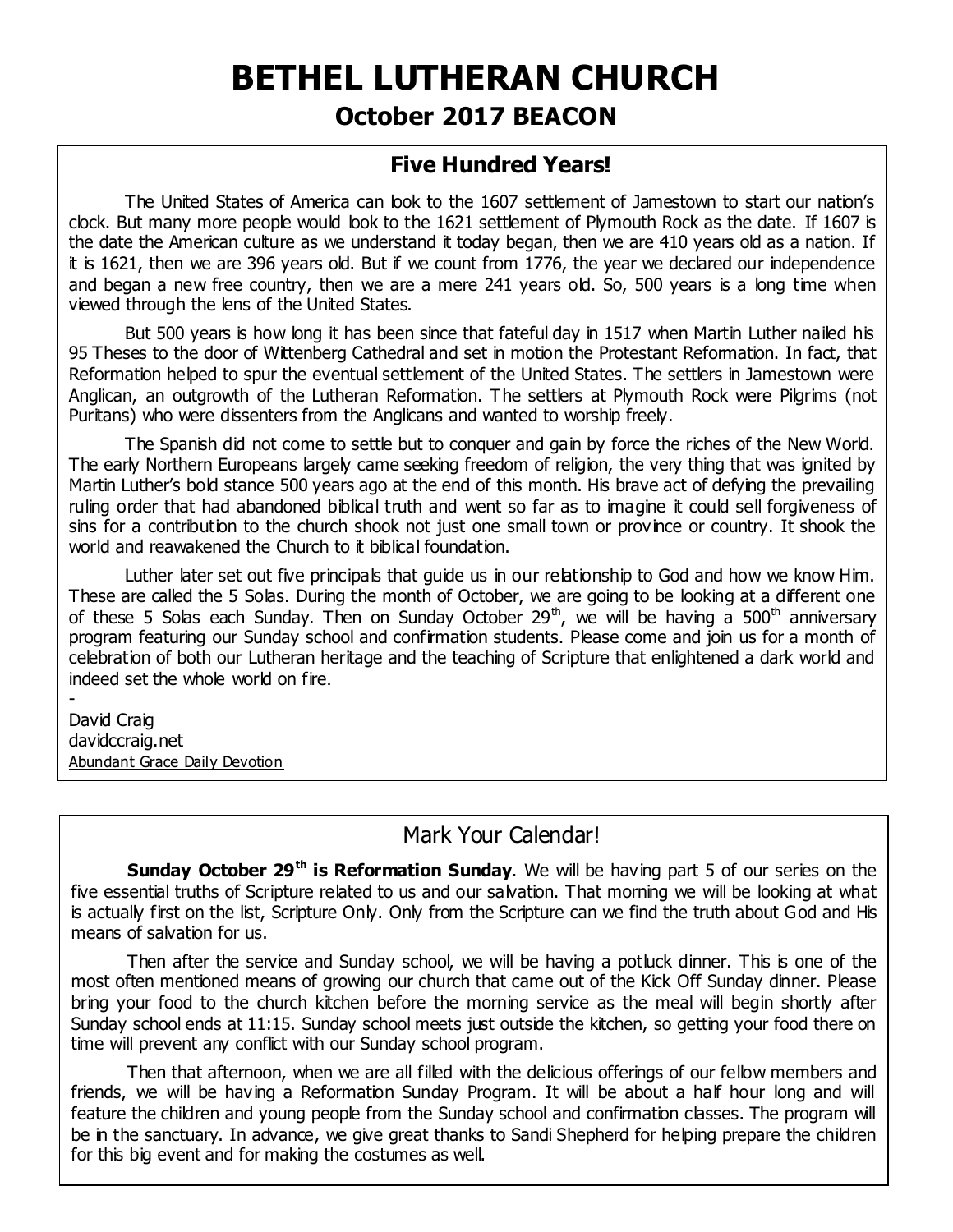# Community Activities for our Youth

Many diverse groups in our communities offer our youth excellent programs to preach the word of God on Wednesday evenings. We encourage the youth of our church to attend programs such as LifePlus (for children in pre-school through  $5<sup>th</sup>$  grade in Parkersburg), HERD (for Middle School students in Aplington) and GLOW (for High School students). Our goal moving forward is to encourage our youth to be active in learning the word of God and making connections with other youth in the communities. Our goal is to work towards bringing back a more inclusive version of BLAST to Bethel so our youth can then talk about our great program and encourage their friends to attend at a time that doesn't compete with other fantastic programs in our communities.

| \$25,080.10 |
|-------------|
|             |
|             |
|             |
|             |
|             |
| 10,295.99   |
| \$14,784.11 |
|             |

### BLCW NEWS

On **Tuesday, October 10th, at 9:30 a.m.** there will be **kitchen cleaning** for anyone interested in helping. In addition, **October is our annual Bakeless Bake Sale** to replenish the account so we can continue to keep the kitchen stocked with coffee and paper products. We also pay the quarterly fees for the "Portals of Prayer" and "Christ in Our Home" devotional booklets available for your daily devotions at home. Please place your donation in the envelope inserted in your Beacon and place it in the offering plate, or leave it in the church office during the month of October. There will also be some envelopes next to the guest book in the Narthex. Additional events coming up include **Thankoffering Sunday on November 19th**, and **Cookie and Candy by the Pound Sale on December 3rd**. All ladies of Bethel are asked to bring candy or cookies to sell following worship service on Sunday, December  $3<sup>rd</sup>$ . Hope to see everyone. Thank you so much for your help and have a blessed fall season.

# Family Devotions for October – **I Need to Hear Him!**

Bible Verse: "Your Word is a lamp to my feet and a light to my path." Psalm 119:105

Have you ever needed to hear God speak to you, just to you, one-on-one . . . to help make a decision, to get through tough times, to know right from wrong, to know you're forgiven? Thankfully, you can! All you have to do to hear His voice is pick up the Bible and read. You don't even need a phone – although this, too, would work if you have a Bible app on your cell phone!

At the end of this month, we will celebrate the  $500<sup>th</sup>$  Anniversary of the Reformation and how Martin Luther - **through the Word of God** - made a huge impact on the Church. What a great time to not only talk with our families about the importance of Scripture, but to show them, too! Let this become a part of everyday life in our homes. What an impact this can have on us, our families, and even our communities! Here are a few ideas to get started:

- 1) Start the day off right! Read a verse or two together before leaving for school and work.
- 2) Have a verse of the day/week posted on a chalk board or the refrigerator.

us! Amen.

- 3) Let our kids and grandkids see us reading the Bible, just like we would a novel or favorite magazine.
- 4) Worship every Sunday this month, as Pastor Craig preaches the Word, leading up to October 29 Reformation Sunday!

Pray: Dear Heavenly Father, remind us every day that the Bible is where we can go to hear You speak to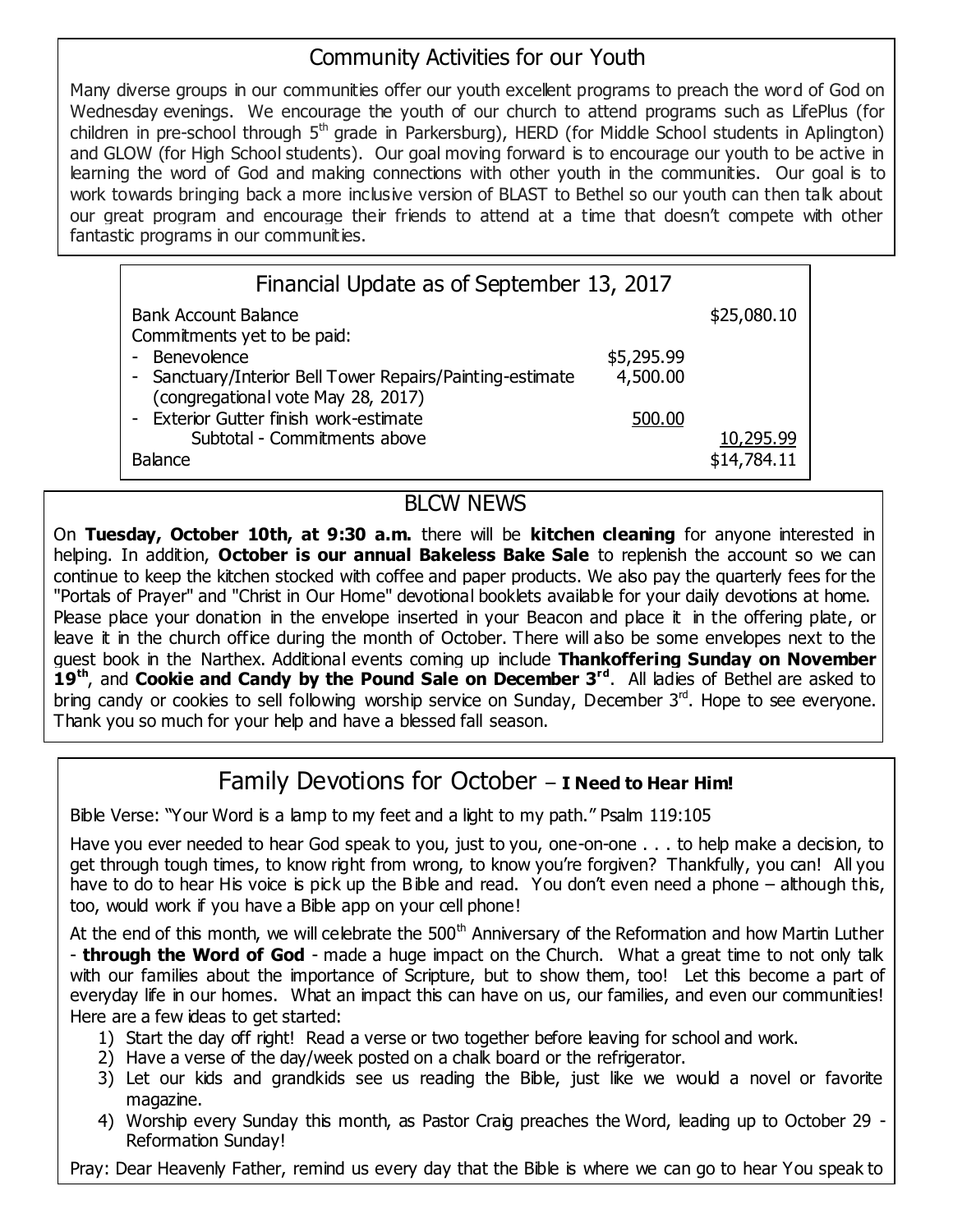### October Bible Reading Schedule

Anniversary List Thursday: John 14:15-31, Judges 9:42-57, Isaiah 4 Thank you Oct. 23, Mon: I Samuel 1:1-18, Judges 20:1-17, Isaiah 18 Oct 1, Sun: Genesis 39 Oct 2, Mon: John 13:1-20, Judges 8:22-35, Isaiah 1 Tuesday: John 13:21-38, Judges 9:1-21, Isaiah 2 Wednesday: John 14:1-14, Judges 9:22-41, Isaiah 3 Friday: John 15:1-17, Judges 10, Isaiah 5 Saturday: John 15:18-27, Judges 11:1-11, Isaiah 6 Sunday: Genesis 40 Oct. 9, Mon: John 16:1-15, Judges 11:12-28, Isaiah 7 Tuesday: John 16:16-33, Judges 11:29-40, Isaiah 8 Wednesday: John 17, Judges 12, Isaiah 9 Thursday: John 18:1-11, Judges 13, Isaiah 10 Friday: John 18:12-27, Judges 14, Isaiah 11 Saturday: John 18:28-40, Judges 15, Isaiah 12 Sunday: Genesis 41 Oct. 16, Mon: John 19:1-24, Judges 16:1-14, Isaiah 13 Tuesday: John 19:25-42, Judges 16:15-31, Is. 14:1-21 Wednesday: John 20:1-18, Judges 17, Isaiah 14:22-32 Thursday: John 20:19-31, Judges 18, Isaiah 15 Friday: John 21:1-14, Judges 19:1-15, Isaiah 16 Saturday: John 21:15-25, Judges 19:16-30, Isaiah 17 Sunday: Genesis 42 Tuesday: I Sam. 1:19-28, Judges 20:18-35, Isaiah 19 Wednesday: I Samuel 2:1-17, Judges 20:36-48, Isaiah 20 Thursday: I Samuel 2:18-36, Judges 21:1-15, Isaiah 21 Friday: I Samuel 3:1-14, Judges 21:16-25, Isaiah 22 Saturday: I Samuel 3:15 – I Samuel 4:11, Isaiah 23 Sunday: Genesis 43 Oct. 30, Mon: I Samuel 4:12-22, I Peter 1, Isaiah 24:1-13 Tuesday: I Samuel 5, I Peter 2, Isaiah 24:14-23

# Organized Prayer for Bethel Families

**WEEK OF OCTOBER 1 -** Sam & Ami (Carolus) Cordes & Claire, Shirley Cassady, Jon & Tricia Jacobson, Anna, Wesley & Laura, Jeff & Pam Jacobson, Jim & JoAnne Schwarz, Jean Scully **WEEK OF OCTOBER 8 -** Gary & Dawn (Wiese) Cornelius, Larry & Carol Chapman, Darlene Johnson, Jeff & Diane Johnson, Bill & Irene Senne, Matt & Nora Stahlhut, Mystica & Zachary

Harreld **WEEK OF OCTOBER 15 -** Jeff & Angie Church & Zach, Pam Dohrn, Stauffer Johnson, Renae & Kenny Knock & Kelsie, Clint & Marcie Sharp, Sam & Sydney, Bruce & Cindy Simon

**WEEK OF OCTOBER 22 -** Terry & Darla Drewelow, Dennis & Julia Dudley, Leah Ingalls, Abigail & Morgan Knock, Sharon Knudson, Kyle Simon, Aaron & Lori Simon, Jack & Max

**WEEK OF OCTOBER 29 -** Ryan Dudley & family, Wayne & Norma Dudley, Matt & April (Gerloff) Kressley, Jaxon, Derek, Bryer & Cayden, Klint Knock, Abigail & Morgan, Dale & Jan Stearns, Michelle Stearns

Operation Christmas Child – from Social Concerns Committee

We will be doing the Operation Christmas Child (the Shoeboxes) a little differently this year. Instead of having people fill their own boxes, we will have people donate specific items each week and we will fill the boxes with these items after we have received all of the donations.

**October 1st** - School Supplies (pencils, pens, crayons, notebooks, coloring books,...) **October 8th** - Non-Liquid Hygiene Items (toothbrushes, bar soap, washcloths, comb....) **October 15th** - Personal Item (socks, underwear, t-shirts,...) **October 22nd** - A "Wow" Item (a doll, soccer ball with pump, stuffed animal,...)

Items can be for any age group, from ages 2-14 and for either a boy or a girl. Do Not Include: used or damaged items; war-related items such as toy guns, knives or military figures; seeds; chocolate or food; liquids or lotions; medications or vitamins; breakable items; aerosol cans.

There will be a tub to place your donations at the church in front of the office. Postage will be paid by the Social Concerns Committee. Thank you for your support of this project.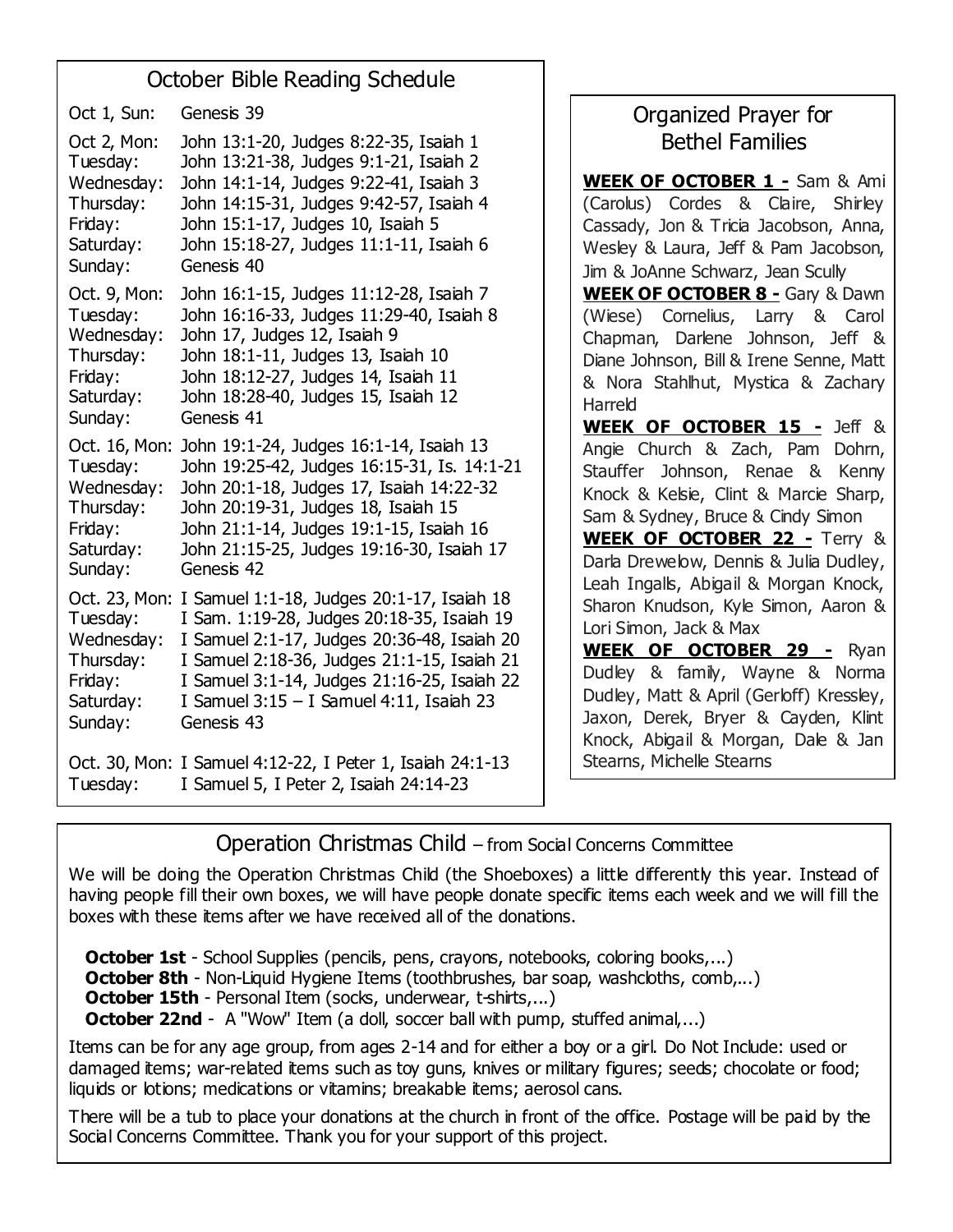# September 13, 2017 Church Council Minutes

Present: Diane Buss, Carol Chapman, Darla Drewelow, Dan Frey, Jenny Hansmann, Stacy Palmer, Bruce Simon

Approval of the Agenda: Motion made by Jenny Hansmann,  $2<sup>nd</sup>$  by Carol Chapman

Approval of the Minutes: Motion made by Diane Buss,  $2^{nd}$  by Darla Drewelow

Approval of the Treasurer's Report: Motion made by Bruce Simon, 2<sup>nd</sup> by Darla Drewelow

Ministry Team Reports:

- Children & Youth Ministry Team  $-$  No meeting
- Outreach Ministry Team Met with Fellowship Ministry Team to organize Sunday Kickoff Brunch; great turnout
- Property Ministry Team  $-1$ ) Light in the library/nursery still needs repaired, as well as gutters, but work continues; 2) a bid was received for fire extinguishers and inspection, another bid will be sought out; 3) additional repair may need to be done to sound system to resolve feedback issues; 4) two doors will need to be replaced, including screen door in kitchen
- Worship & Music Ministry Team No meeting
- Social Concerns Ministry Team No meeting, but it was noted that moving forward, Noisy Nickel Sunday funds which are raised will be designated towards year-end projects
- Missions/Benevolence Ministry Team No meeting

Correspondence: WFX Conference & Expo information in Texas

Old Business:

- 1. Update on when McGee Construction will start repairs Most of repairs are complete, but the light in the library/nursery still needs repaired, as well as gutters. Work continues to take place.
- 2. Youth Leaders We still have not received volunteers for youth leadership in the church. Many individuals in the church would be great leaders. Shared responsibilities for multiple leaders? Council will continue to encourage members to pray about this and volunteer time with our youth.

New Business:

- 1. Beacon New Format & Distribution New format looks great and is easier to read in digital format. Distribution options to follow for members may include mail, email, or entryway mailbox at the beginning of the year depending on preference of the congregation.
- 2. Discuss ideas & suggestions from Sept. 10 brunch Many great comments were received by those in attendance. Council discussed each comment and how to proceed with moving forward after hearing from so many members of the church. A copy of the comments will be provided to members and further discussion is encouraged.
- 3. Services available on recording Dan will ensure that the services are, indeed, being recorded. Services are not downloaded to CD/DVD unless requested by congregation.
- 4. Confirmation Update was presented on where students were in regard to meeting their goals and expectations for confirmation and beginning the new year.
- 5. Call Committee Meeting An October meeting will be held by the committee to discuss future pastoral needs, as well as congregational needs based on feedback from the Fall Kickoff Brunch.

Closing Prayer/The Lord's Prayer: Motion to adjourn the meeting by Carol Chapman,  $2^{nd}$  by Bruce Simon

October Communion Assistants: Diane Buss, Jay Herter

November Communion Assistants: Jenny Hansmann, Stacy Palmer

#### **Email: [bethelparkersburg@gmail.com](mailto:bethelparkersburg@gmail.com) Website: [www.bethelparkersburg.org](http://www.bethelparkersburg.org/) 'Like' & 'Follow' us on Facebook too!**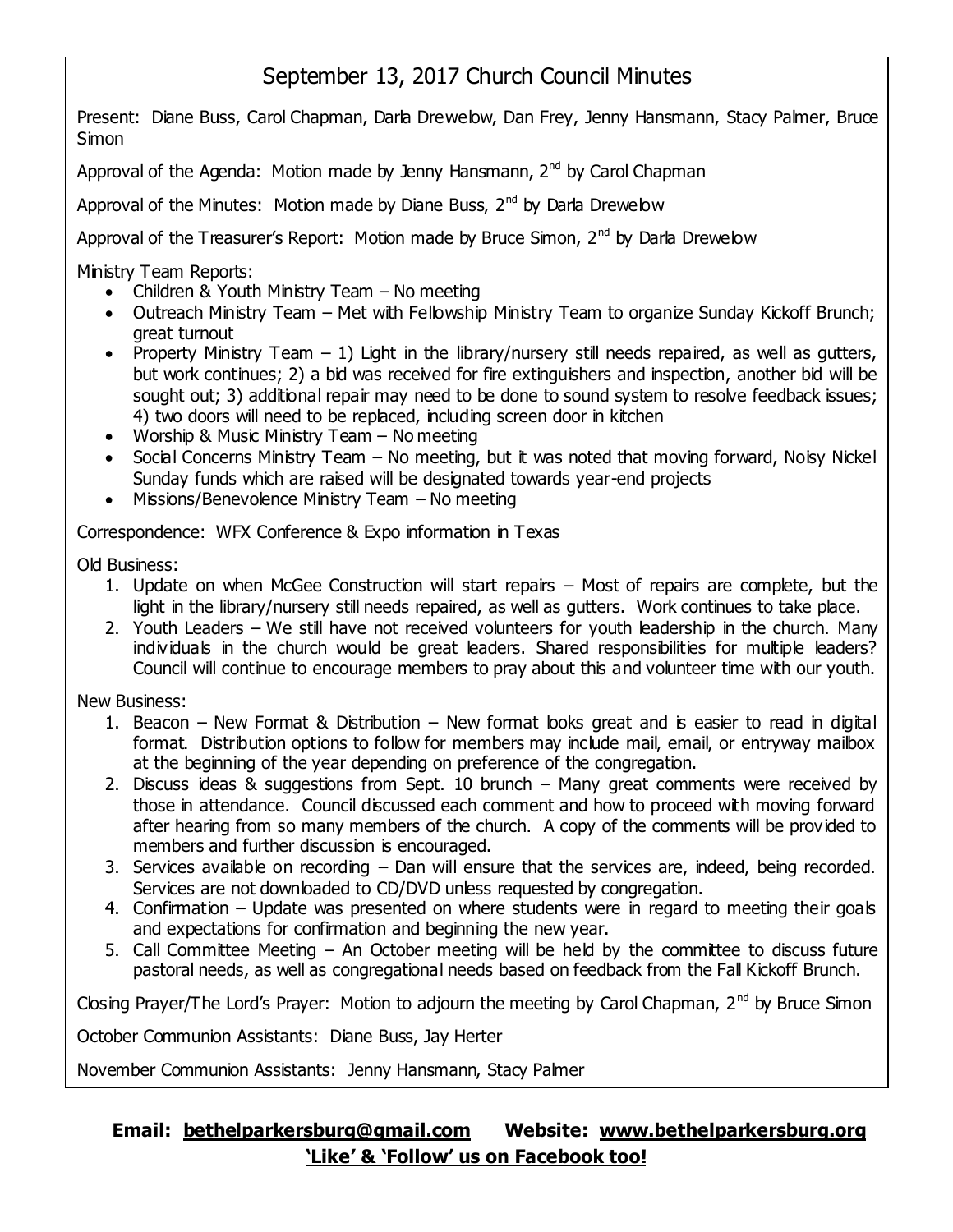### Worship Assistant Schedule for October--Worship Service 9:00 a.m.

|                          | October 1                                  | October 8      | October 15     | <b>October 22</b> | October 29    |  |  |
|--------------------------|--------------------------------------------|----------------|----------------|-------------------|---------------|--|--|
| <b>USHERS</b>            | Greg Carolus/Bruce Simon                   |                |                |                   |               |  |  |
| ORGANISTS/PIANISTS       | Janet Mennen/Sharleen Hubbard/Jacque Craig |                |                |                   |               |  |  |
| <b>ALTAR GUILD</b>       | Pam Jacobson/Beth Van Lengen               |                |                |                   |               |  |  |
| <b>GREETERS</b>          | Perry & Adrian                             | Steve & Sherry | Tom & Sara     | Roger & Doralene  | Jeff & Diane  |  |  |
|                          | Bernard & family                           | <b>Brouwer</b> | Mann & family  | Renken            | Johnson       |  |  |
| <b>LECTORS</b>           | Diane Buss                                 | Pam Jacobson   | Jim Schwarz    | Dave Hubbard      | Candy Krohn   |  |  |
| <b>LITURGISTS</b>        | Terry Mennen                               | Michelle Krohn | JoAnne Schwarz | Sharleen Hubbard  | Dale Krohn    |  |  |
| <b>ACOLYTES</b>          | Devin Bernard                              | Ava Mann       | Corryn Mann    | Ava Mann          | Devin Bernard |  |  |
|                          | Gavin Bernard                              |                | Evan Palmer    |                   | Gavin Bernard |  |  |
| <b>COMMUNION</b>         | Diane Buss/                                |                | Diane Buss/    |                   |               |  |  |
| <b>ASSISTANTS</b>        | Jay Herter                                 |                | Jay Herter     |                   |               |  |  |
| <b>COFFEE FELLOWSHIP</b> | <b>Church Council</b>                      |                |                |                   |               |  |  |
| SOUND SYSTEM             | <b>Church Council</b>                      |                |                |                   |               |  |  |

#### September Summary of Attendance and Financial Contributions

|                                             | <b>Attendance</b> | <b>Bene./Mission</b> | <b>Current</b> | <b>Building Maintenance</b> |
|---------------------------------------------|-------------------|----------------------|----------------|-----------------------------|
| <b>Sunday, September 3</b>                  | 52                | \$186.20             | \$1,865.82     | \$0.00                      |
| <b>Sunday, September 10</b>                 | 94                | \$270.00             | \$3,206.00     | \$0.00                      |
| <b>Sunday, September 17</b>                 | 58                | \$91.50              | \$1,418.50     | \$0.00                      |
| <b>Sunday, September 24</b>                 | 91                | \$113.40             | \$2,080.10     | \$0.00                      |
| Total Receipts January 1-September 24, 2017 | \$5,595.72        | \$77,643.22          | \$100.00       |                             |

#### October Birthdays

- 5 Sherry Brouwer
- 6 Vern Ingalls
- 9 Shirley Cassady, Chad Redman, Kassi Rice, Jann Wiegmann
- 12 Candy Krohn
- 15 Adrian Bernard
- 23 Jeremy Paulson
- 26 Gavin Bernard, Darwin Miller
- 28 Dale Hansmann, Morgan Knock, Kaitlin Marlette,

Ryan Schrage, Jim Schwarz

### October Anniversaries

- 6 Dennis & Karol Ellermann
- 14 Ken & Karla Beckman
- 17 Dennis & Bonnie Gerloff

### **October 2017 Calendar**